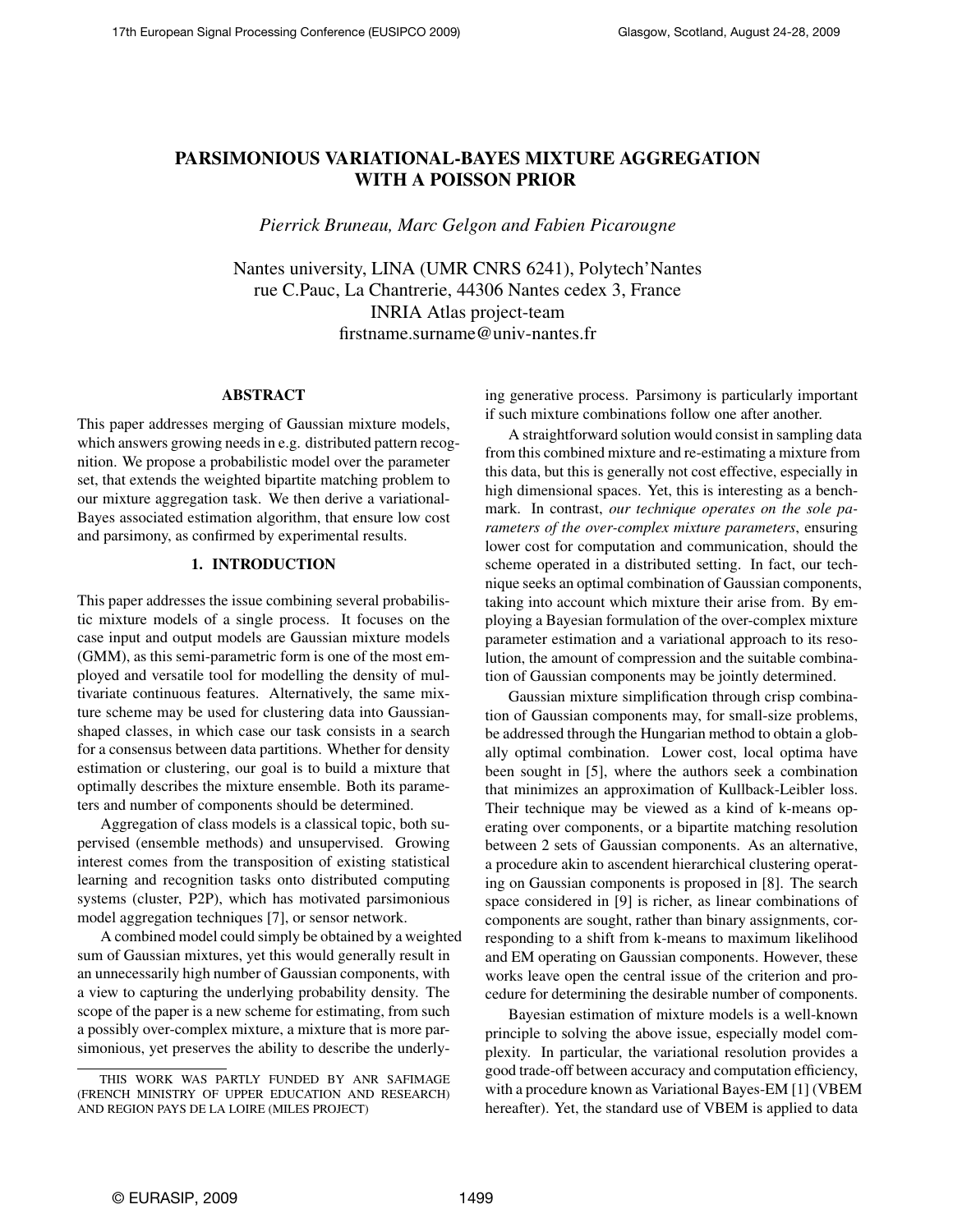in  $\mathbb{R}^n$ .

The central contribution of our paper is to define and demonstrate how simplification of an over-complex mixture may be carried out effectively by extending the Variational Bayes-EM principles to handling Gaussian components instead of real vectors. Besides conjugate priors on mixture parameters, the proposed probabilistic model includes a Poisson prior that discourages merges between Gaussian components supplied by the same mixture. This improves exploration of the search space significantly, i.e. reduces computation cost, over the simpler option of ignoring the origin of components in the reduction process.

Section 2 describes how the VBEM framework can be extended to parameter level, to conduct Bayesian clustering of Gaussian components. Section 3 extends this proposal by adapting the probabilistic model and deriving the associated estimation algorithm, including an initialization strategy. Section 4 provides experimental results and draws concluding remarks.

# 2. TRANSPOSING VARIATIONAL BAYESIAN TO PARAMETERS

Variational Bayesian EM framework is an iterative density modeling and clustering scheme based on a joint probability distribution function (*pdf*) defined over all variables and model parameters. Parameter modeling (a.k.a prior modeling) regularizes obtained estimates. More precisely, singularities are avoided, and the output number of significant (i.e. different from prior) components is as low as sensible [1, 3].

The joint distribution is defined by the following set of *pdf*s :

$$
p(Z \mid \pi) = \prod_{n=1}^{N} \prod_{k=1}^{K} \pi_k^{z_{nk}}
$$
 (1)

$$
p(X \mid Z, \mu, \Lambda) = \prod_{n=1}^{N} \prod_{k=1}^{K} \mathcal{N}(x_n \mid \mu_k, \Lambda_k^{-1})^{z_{nk}}
$$
 (2)

$$
p(\pi) = \text{Dir}(\pi \mid \alpha_0) = C(\alpha_0) \prod_{k=1}^{K} \pi_k^{\alpha_0 - 1} \quad (3)
$$

$$
p(\mu, \Lambda) = p(\mu \mid \Lambda) p(\Lambda)
$$
  
= 
$$
\prod_{k=1}^{K} \mathcal{N}(\mu_k \mid m_0, (\beta_0 \Lambda_k)^{-1}) \mathcal{W}(\Lambda_k \mid W_0, \nu_0)
$$
 (4)

where  $X$  is a d-dimensional data set,  $Z$  the latent variables associating  $X$  with one of the  $K$  components in the model,  $\theta = {\theta_k}, \theta_k = {\pi_k, \mu_k, \Lambda_k}, \pi = {\pi_k}, \mu =$  $\{\mu_k\}, \Lambda = \{\Lambda_k\}$  are the model parameters, and  $\{\alpha_k, \beta_k, \nu_k, W_k\}$ are the hyper-parameters (0 indices denoting prior values). Generally, prior parameters and hyper-parameters are set to uninformative values. Posterior values are obtained as an output.

This scheme was combined [4] with virtual samples [10] in order to merge and reduce a set of Gaussian mixtures. These mixtures might come from various sources and their addition involve high redundancy. Using this procedure (named VBMerge hereafter) we build a parsimonious and sensible representative.

Introducing virtual samples modifies the *pdf*s over X and  $Z$ . Let us remark that through virtual samples, the original distribution over  $X$  now depends solely on the input model  $\theta' = {\theta'_l}, \theta'_l = {\pi'_l}, \mu'_l, \Lambda'_l$  (i.e. the set of Gaussian mixtures to reduce).

$$
\ln p(X \mid Z, \mu, \Lambda) = \frac{N}{2} \sum_{k=1}^{K} \sum_{l=1}^{L} z_{lk} \pi'_l [\ln \det \Lambda_k - \text{Tr}(\Lambda_k \Lambda'_l)^{-1})
$$

$$
- (\mu'_l - \mu_k)^T \Lambda_k (\mu'_l - \mu_k) - d \ln(2\pi)] \tag{5}
$$

$$
p(Z \mid \pi) = \prod_{n=1}^{N} \prod_{k=1}^{K} \pi_k^{z_{nk}} = \prod_{l=1}^{L} \prod_{k=1}^{K} \pi_k^{N \pi'_l z_{lk}} \tag{6}
$$

### 3. REDUCING A GAUSSIAN MIXTURE UNDER CONSTRAINTS

Let us consider several data repositories, each one being the source of a Gaussian mixture fitted on the available data. The previously proposed method [4] makes a weighted sum of all components from all sources in a single large mixture, and reduces it. Yet, doing so with a large number of sources has a drawback : as we obtain a globally very noisy model, the number of components is reduced drastically (see experimental results). Should we assume that each source produces a non-redundant Gaussian mixture, it would be sensible to penalize reductions that imply assigning components originating from the same source to the same target component.

Consequently, let us design a probabilistic model and derive the associated estimation algorithm, that takes into account this constraint to tackle the mixture merging question efficiently. Consider that the  $L$  components come from  $P$ distinct sources (necessarily,  $L \geq P$ ). We denote  $a_{lp}$  the binary variable that denotes wether component  $l$  originates from source p or not. Let us define A the  $L \times P$  matrix formed with  $a_{lp}$  values. As we know where each component originates from, A is a set of observed values.

We define a *pdf* over this new data set. The purpose of such a distribution is to model how much assignments of the L components violate or enforce the constraints defined by A, so it is sensible to restrict A dependencies to  $Z$ . Furthermore, A can be seen as originating from this distribution ; an assignment configuration (summarized by  $Z$ ) enforcing the constraints would therefore result in a higher likelihood for the model. Before introducing the distribution, let us consider the  $P \times K$  matrix  $M = A<sup>T</sup>Z$ . One of its single terms  $m_{pk}$  measures how many components from a single source  $p$  are associated with the same target component  $k$ . Clearly,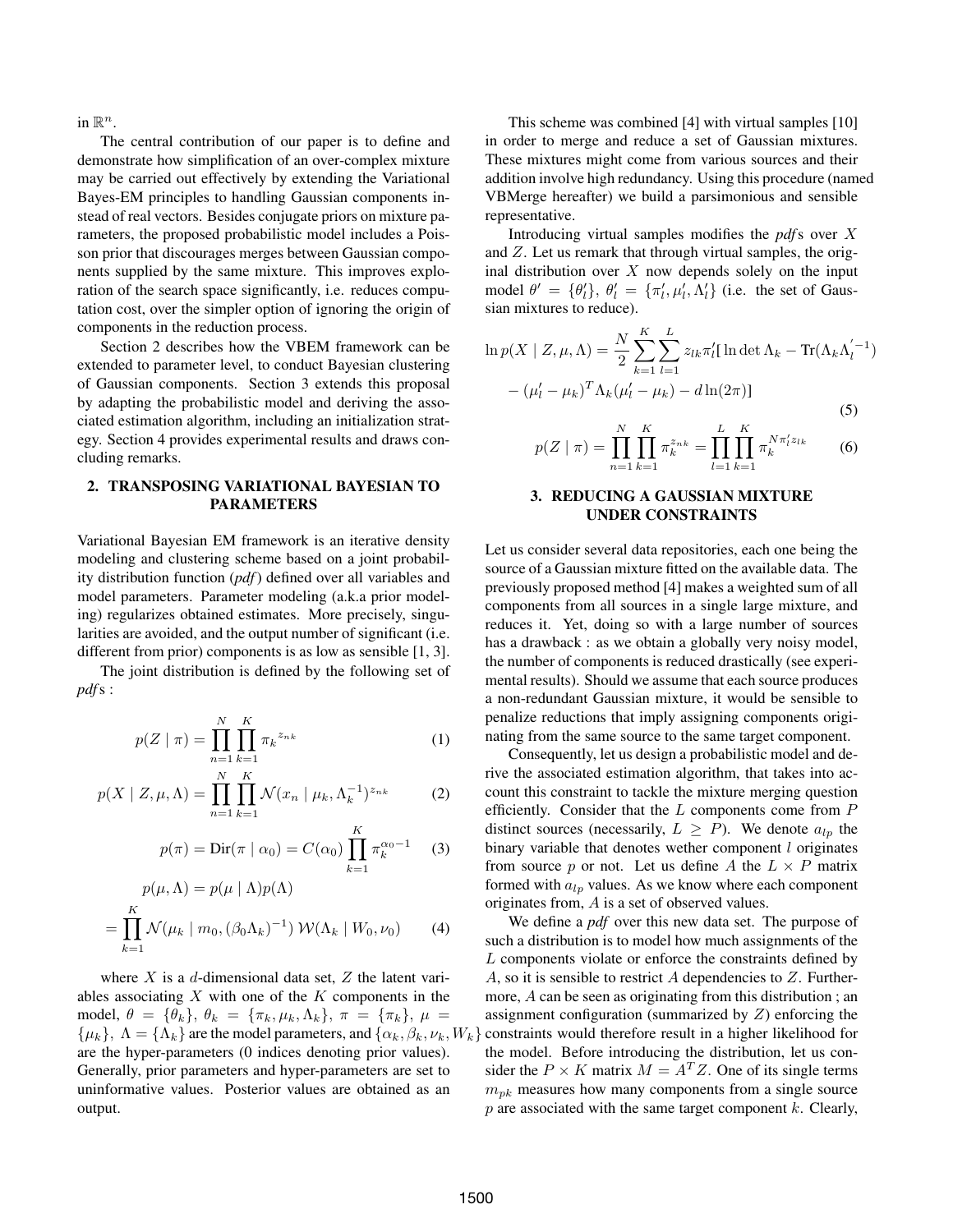we want this amount to be as low as possible, so we model this constraint with a Poisson distribution parametrized with  $\lambda = 1$  over each term. This will tend to favor rare events. Thus the *pdf* over A is as follows :

$$
p(A|Z) = p(M = ATZ) = \prod_{p=1}^{P} \prod_{k=1}^{K} \frac{e^{-1}}{(1 + m_{pk})!}
$$
 (7)

The term 1 is added for conveniency, and causes no loss of generality. The new global joint distribution is obtained by incorporating (7) to the set of  $pdfs \{ (3), (4), (5), (6) \}.$ 

The classical VBEM algorithm (and its derivations) are based on two essential elements : updating estimates, and controlling convergence through a lower bound value. Readers are encouraged to see ([3] chapter 10) for thorough implementation details and theoretical justifications. We will focus on terms involving Z hereafter.

Let  $q(Y)$  be a factorized variational distribution so that  $q(Y) = \prod_j q_j(Y_j)$ , and X a set of observed variables. Then the optimal factor  $q_j^*$  w.r.t. others kept fixed is obtained as :

$$
\ln q_j^*(Y_j) = \mathbb{E}_{i \neq j}[\ln p(X, Y)] + \text{const}
$$
 (8)

Let us derive  $\ln q^*(Z)$  for our modified joint distribution:

$$
\ln q^*(Z) = \mathbb{E}_{\pi,\mu,\Lambda}[\ln p(A, X, Z, \pi, \mu, \Lambda)] + \text{const} \quad (9)
$$

$$
\ln q^*(Z) = \mathbb{E}_{\pi}[\ln p(Z|\pi)] + \mathbb{E}_{\mu,\Lambda}[\ln p(X|Z,\mu,\Lambda)] + \ln p(A|Z) + \text{const}
$$
 (10)

Following classic derivation ([3] chapter 10) adapted to the virtual sample context [10, 4], we obtain :

$$
\ln q^*(Z) = N \sum_{l=1}^{L} \sum_{k=1}^{K} z_{lk} \pi'_l
$$
\n
$$
[\ln \tilde{\pi}_k + \frac{1}{2} \ln \tilde{\Lambda}_k - \frac{d}{2} \ln(2\pi) - \frac{1}{2} [\frac{d}{\beta_k} + \nu_k \text{Tr}(W_k \Lambda_l'^{-1}) + \nu_k (\mu_l' - m_k)^T W_k (\mu_l' - m_k)]]
$$
\n
$$
- \sum_{k=1}^{K} \sum_{p=1}^{P} \ln(1 + m_{pk})! + \text{const}
$$
\n(11)

Or, equivalently :

$$
\ln q^*(Z) = \sum_{l=1}^{L} \sum_{k=1}^{K} z_{lk} \ln \rho_{lk} - \sum_{k=1}^{K} \sum_{p=1}^{P} \sum_{i=0}^{m_{pk}} \ln(1+i) + \text{const}
$$
\n(12)

with

$$
\ln \rho_{lk} = N\pi'_l[\ln \tilde{\pi}_k + \frac{1}{2}\ln \tilde{\Lambda}_k - \frac{d}{2}\ln(2\pi) -
$$
  

$$
\frac{1}{2}[\frac{d}{\beta_k} + \nu_k \text{Tr}(W_k \Lambda_l'^{-1}) + \nu_k (\mu'_l - m_k)^T W_k (\mu'_l - m_k)]]
$$
(13)

 $\tilde{\pi}_k = \mathbb{E}[\ln \pi_k]$ , and  $\tilde{\Lambda}_k = \mathbb{E}[\ln \det \Lambda_k]$ 

Let us denote  $z_{.k}$  the set  $\{z_{lk} | \forall l\}$  (and respectively  $z_l$ ). In the traditional scheme,  $\ln q^*(Z)$  factorizes over l and k, giving rise to independent optimal  $z_{lk}$  estimates (more precisely, only unnormalized estimates are fully independent : each  $z_{lk}$  ultimately depends on  $\rho_l$  in order to obtain normalized values  $r_{lk}$ ). Here this does not hold any more. All  $z_{lk}$ forming a single  $z_k$  are co-dependent : we must devise an alternate to the traditional E step.

We choose to define an order in the set of individuals, and approximate the overall co-dependent estimates by a onepass scheme based on using already discovered estimates. This leads to the following approximation :

$$
q(Z) = q(z_1)q(z_2|z_1)q(z_3|z_1,z_2) \dots q(z_L|z_1\dots z_{L-1.})
$$
\n(14)

Our *E step* algorithm will proceed each term of the r.h.s. in increasing ranks order. We will describe the 2 first steps of the algorithm, leading to a general formulation. This iterated conditional scheme is closely related to ICM (iterated conditional modes) [2].

#### 3.1. Initializing the scheme

Let us recall that  $m_{pk} = \sum_{l=1}^{L} a_{lp} z_{lk}$ . Our formulation allows us to restrict this sum to the current rank of the algorithm. For the first step we have :

$$
\ln q^*(z_{1.}) = \sum_{k=1}^K z_{1k} \ln \rho_{1k} - \sum_{k=1}^K \sum_{p=1}^P \ln(1 + a_{1p} z_{1k}) + \text{const}
$$
\n(15)

For a single  $z_{1k}$ , this leads to :

$$
\ln q^*(z_{1k}) = z_{1k} \ln \rho_{1k} - \sum_{p=1}^P \ln(1 + a_{1p} z_{1k}) + \text{const} \tag{16}
$$

Clearly, as such, this expression cannot give a multinomial law estimate. However, using a first order Taylor expansion for  $\ln(1 + x)$ , we obtain :

$$
\ln q^*(z_{1k}) = z_{1k} \ln \rho_{1k} - \sum_{p=1}^P a_{1p} z_{1k} + \text{const}
$$
 (17)

$$
\ln q^*(z_{1k}) = z_{1k} \ln \frac{\rho_{1k}}{e^{\sum_{p=1}^P a_{1p}}} + \text{const}
$$
 (18)

As each original component belongs to only one source,

$$
\ln q^*(z_{1k}) = z_{1k} \ln \frac{\rho_{1k}}{e} + \text{const}
$$
 (19)

Giving a modified unnormalized estimate  $\rho'_{1k} = \frac{\rho_{1k}}{e}$ . This leads to the same normalized estimates as in the classical scheme (e denominator is constant and disappears).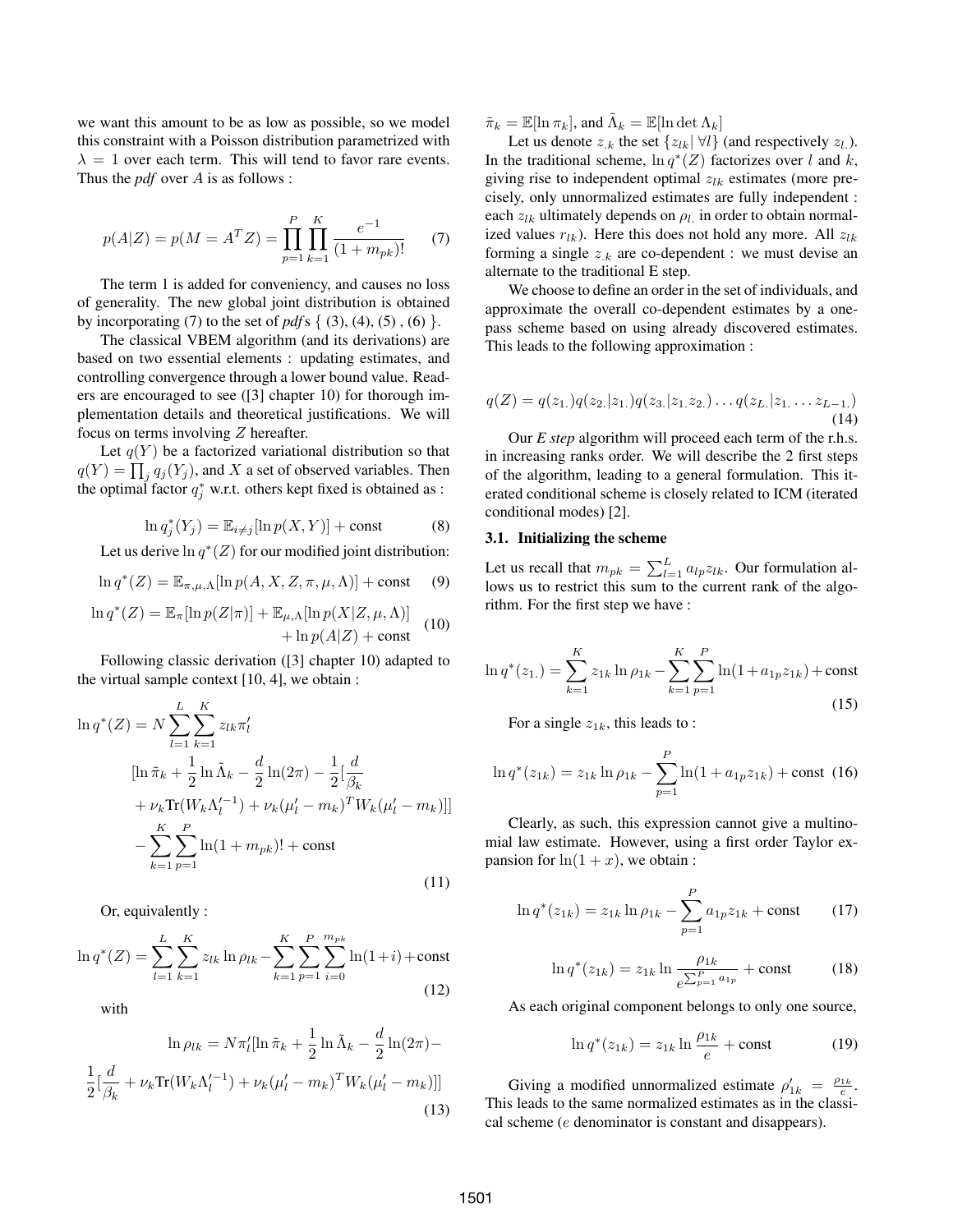# 3.2. A new general update formula for  $\ln q^*(Z)$

Changing the rank of the restriction in eq. 15 leads to :

$$
\ln q^*(z_2|z_1) = \sum_{k=1}^K z_{2k} \ln \rho_{2k} - \sum_{k=1}^K \sum_{p=1}^P \ln(1 + a_{1p} z_{1k}) - \sum_{k=1}^K \sum_{p=1}^P \ln(1 + a_{1p} z_{1k} + a_{2p} z_{2k}) + \text{const}
$$
\n(20)

After considering a single  $k$ , and applying Taylor expansion supplies:

$$
\ln q^*(z_{2k}|z_{1k}) = z_{2k} \ln \rho_{2k} - \sum_{p=1}^P a_{1p} z_{1k}
$$
  

$$
-\sum_{p=1}^P (a_{1p} z_{1k} + a_{2p} z_{2k}) + \text{const}
$$
 (21)

Let us note  $a_{i max} = \arg \max_{p} a_{i p}$  and  $z_{i max} = \arg \max_{k} z_{i k}$ . Using these notations, the previous expression can be factorized as following :

$$
\ln q^*(z_{2k}|z_{1k}) = z_{2k}(\ln \rho_{2k} - 1 - 2\delta_{a_{1\max},a_{2\max}} \cdot \delta_{z_{1\max},k}) + \text{const}
$$
\n(22)

where  $\delta$  is the Kronecker delta. This leads to a modified unnormalized estimate :

$$
\rho'_{2k} = \frac{\rho_{lk}}{e^{1 + 2\delta_{a_{1\mathrm{max}},a_{2\mathrm{max}},\delta_{z_{1\mathrm{max}},k}}}}
$$

For any rank, same considerations lead to the following general formula :

$$
\rho'_{jk} = \frac{\rho_{jk}}{e^{1 + \sum_{i=1}^{j-1} (j - i + 1) \cdot \delta_{a_{i_{\max}}, a_{j_{\max}}, \delta_{z_{i_{\max}}, k}}}}
$$
(23)

where  $j$  is the rank of the current item (i.e. original component).

#### 3.3. Modified bound

The bound is defined by a sum of expectations w.r.t the current variational distribution [3]. For it to be complete, we need to add a term associated to the distribution we introduced. The modified bound additional term is the following:

$$
\mathbb{E}[\ln p(A \mid Z)] = \sum_{k=1}^{K} \sum_{p=1}^{P} \left[ -1 - \sum_{i=0}^{\mathbb{E}[m_{pk}]} \ln(1+i) \right] \quad (24)
$$

$$
= -KP - \sum_{k=1}^{K} \sum_{p=1}^{P} \sum_{i=0}^{\mathbb{E}[m_{pk}]} \ln(1+i) \quad (25)
$$

with

$$
\mathbb{E}[m_{pk}] = \mathbb{E}\left[\sum_{l=1}^{L} a_{lp} z_{lk}\right] = \sum_{l=1}^{L} a_{lp} \mathbb{E}[z_{lk}] = \sum_{l=1}^{L} a_{lp} r_{lk}
$$
\n(26)

In the classical VBEM scheme, this lower bound is strictly increasing during the estimation process. As we chose an approximate heuristic for our modified E step, this property does not hold any more : slight decreases can therefore be observed. But this does not change the principle of the algorithm : we still can use  $\Delta$ (bound) < threshold as a stop criterion, the only difference being that now  $\Delta$  might be negative.

#### 4. EXPERIMENTS AND CONCLUSION

We selected the 10 first categories in the Caltech-256 object category dataset [6], thus forming a set of 1243 images. We consider each image as a data source, and fit a Gaussian mixture over its pixel data ((L,a,b) color space, augmented by the pixel positions  $(x,y)$ ). Obtained individual Gaussian mixtures comprise 18.1 components on average. We then randomly select  $x$  sources from the pool of images and perform the reduction. We measure :

- the KL divergence of the reduced model w.r.t. the overall input (i.e. superimposed Gaussian mixtures), and w.r.t. each individual data source,
- the number of iterations before convergence,
- the number of significant components in the obtained model.

Results are reported in figure 1 for various numbers of input sources (i.e. images). From these results we draw the following conclusions :

- the new technique provides reduced models that are equivalent to those of the baseline method, in the KL divergence sense. Occasionally, a slight loss was observed compared to the baseline method.
- as expected, our method prevents undesirable drastic reduction of the model : when reducing a set of 100 data sources (i.e. 1800 components on average), we obtain 40 components instead of 9. We see the "noise" effect on the results with VBMerge : as more and more components are considered, we introduce noise, which sometimes leads to simplistic reductions. The new technique thus supplies a trade-off between keeping the original structure and a slight signal loss.
- as the number of data sources increases, our method proves much faster than the baseline method. More precisely, the baseline method convergence becomes slower as the number of data sources augments. Intuitively, for the baseline method a lot of computational time is used to perform drastic reductions (leading to low improvements in terms of KL divergence), while in the new scheme, constraints allow us to stop the process as soon as possible.